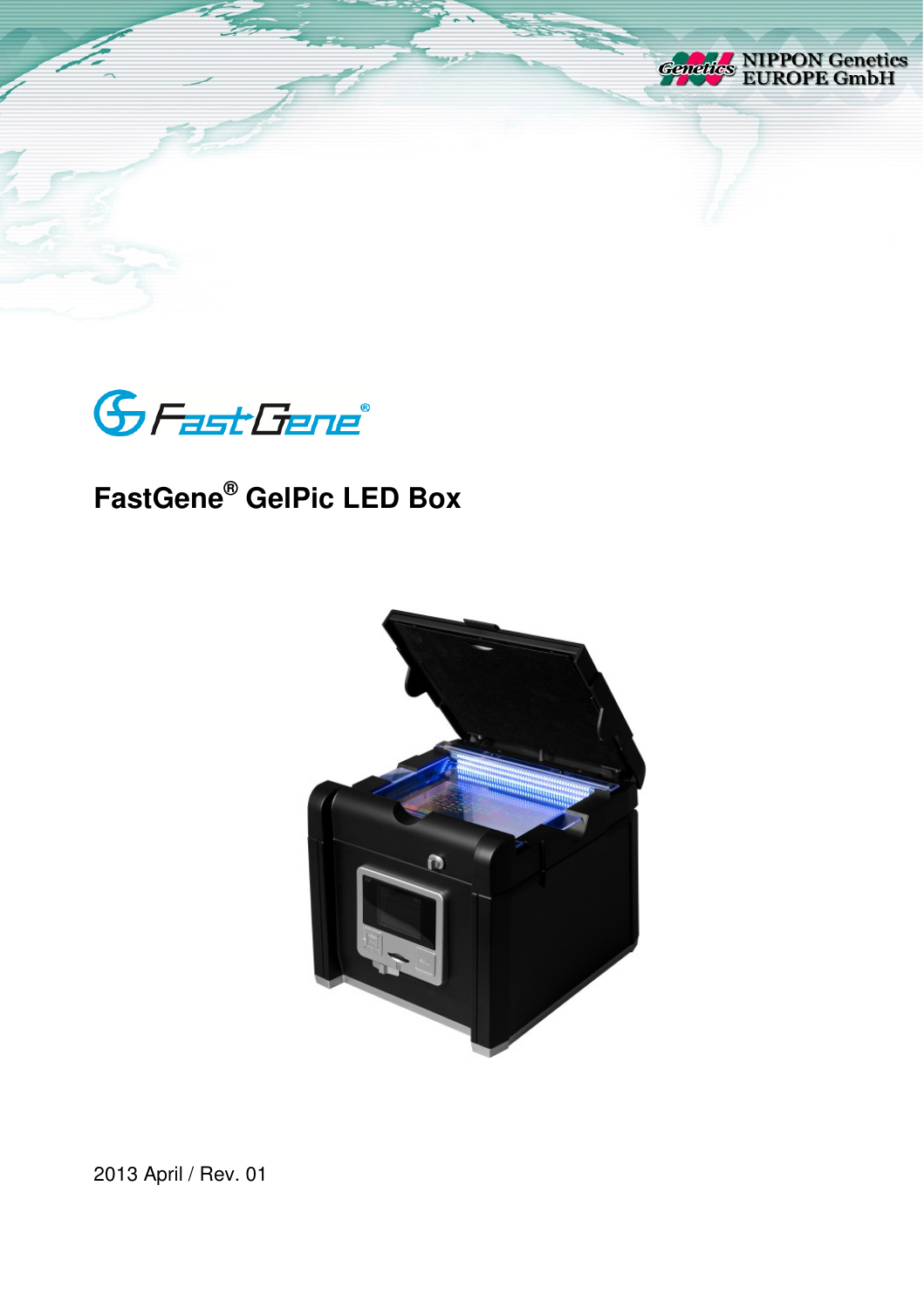## **CONTENTS**

#### **GENERAL INFORMATION**

Thank you for purchasing our FastGene® GelPic LED Box. This Manual includes the operation procedure. In order to use the instrument properly, please read this manual carefully before using FastGene<sup>®</sup> GelPic LED Box. This instrument is suitable for research use only.

#### **FIRST QC CHECK**

Please check the instrument and the packing list when you first open the instrument packing case. If you find there is something wrong with the instrument or the packaging content, please contact Nippon Genetics Europe or your local distributor.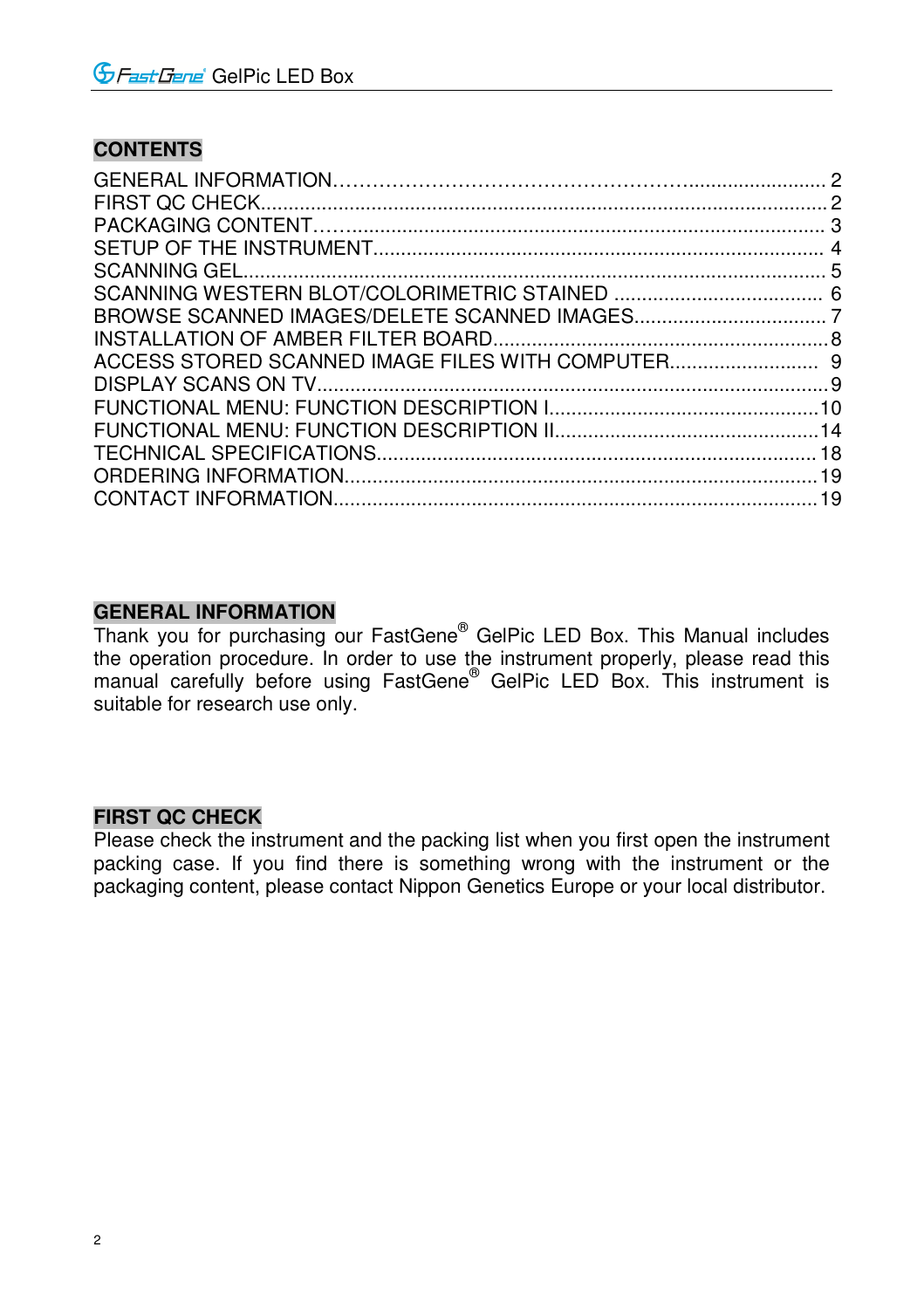## **PACKAGING CONTENT**

| FastGene <sup>®</sup> GelPic LED Box |                                 |
|--------------------------------------|---------------------------------|
| Scanner Unit                         | Black plastic board (in box)    |
| $A/C$ adapter $(12V, 1.5A, DC)$      | Amber filter board (in box)     |
| USB 2.0 cable                        | Gel shovel                      |
| TV-out cable                         | Gel cutting knife               |
| SD card (4G)                         | <b>Quick Installation Guide</b> |
| Sample tray (in box)                 | Manual                          |



**Back (Figure 2) Inside (Figure 3)** 



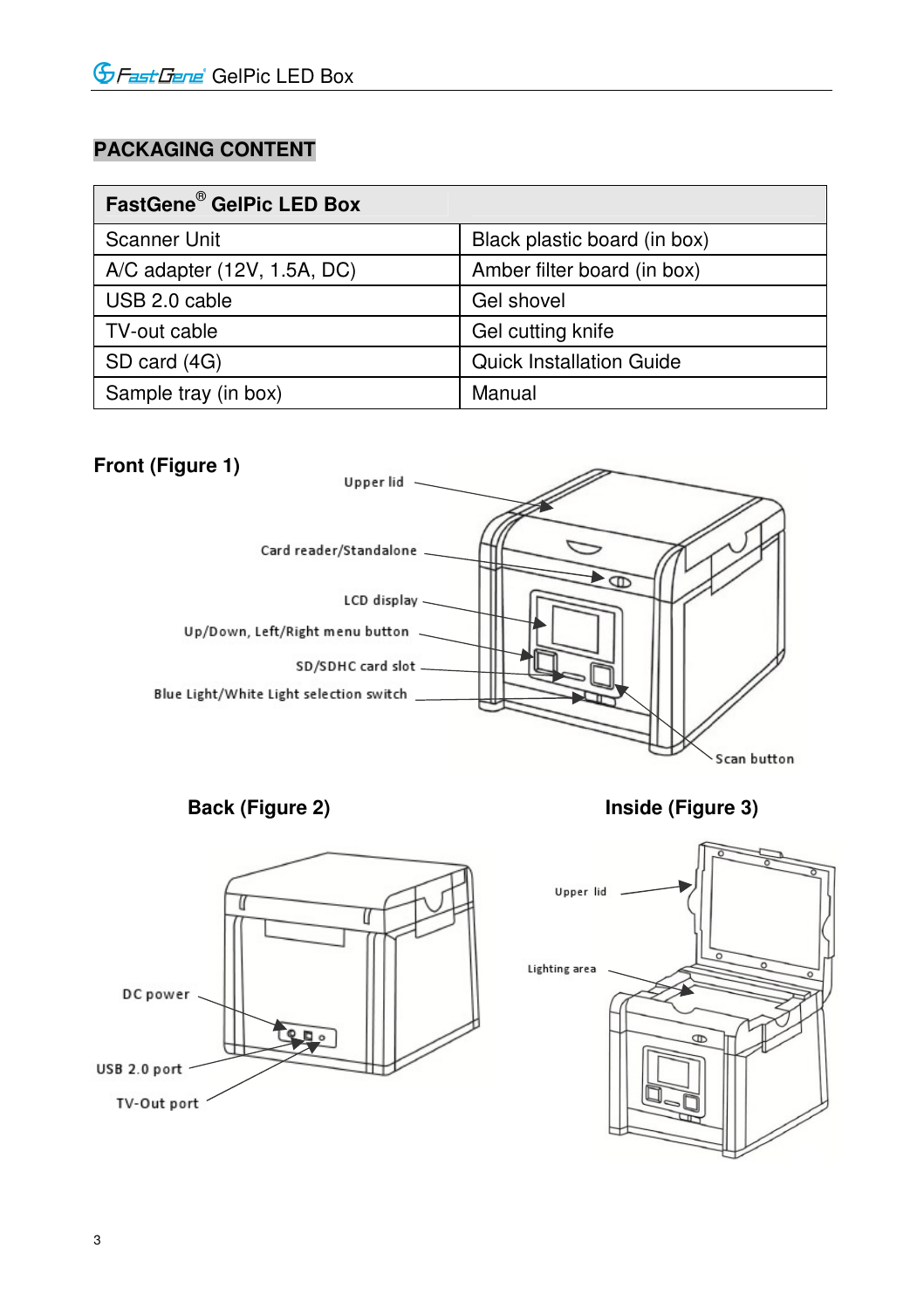## **SETUP OF THE INSTRUMENT**

- **1.** Remove all tapes used to hold items in place for shipping.
- **2.** Place scanner unit on flat surface.
- **3.** Insert SD/SDHC card (up to 32GB).
- **4.** Connect power source (see Figure 2): Connect AC adapter to back of unit then plug into electrical outlet.
- **5.** The Menu Mode icon will be displayed on the top left side of the display (Figure 4).
- **6.** Wet the gel and place gel at the center of the sample tray (Figure 5).
- **7.** Place sample tray into the Lighting area of the system (Figure 6). *Caution: Do not place the gel directly on the surface of the Lighting area. Fail to do so may lead LED damage caused by buffer leakage.*
- **8.** Start to adjust the image condition and scan.

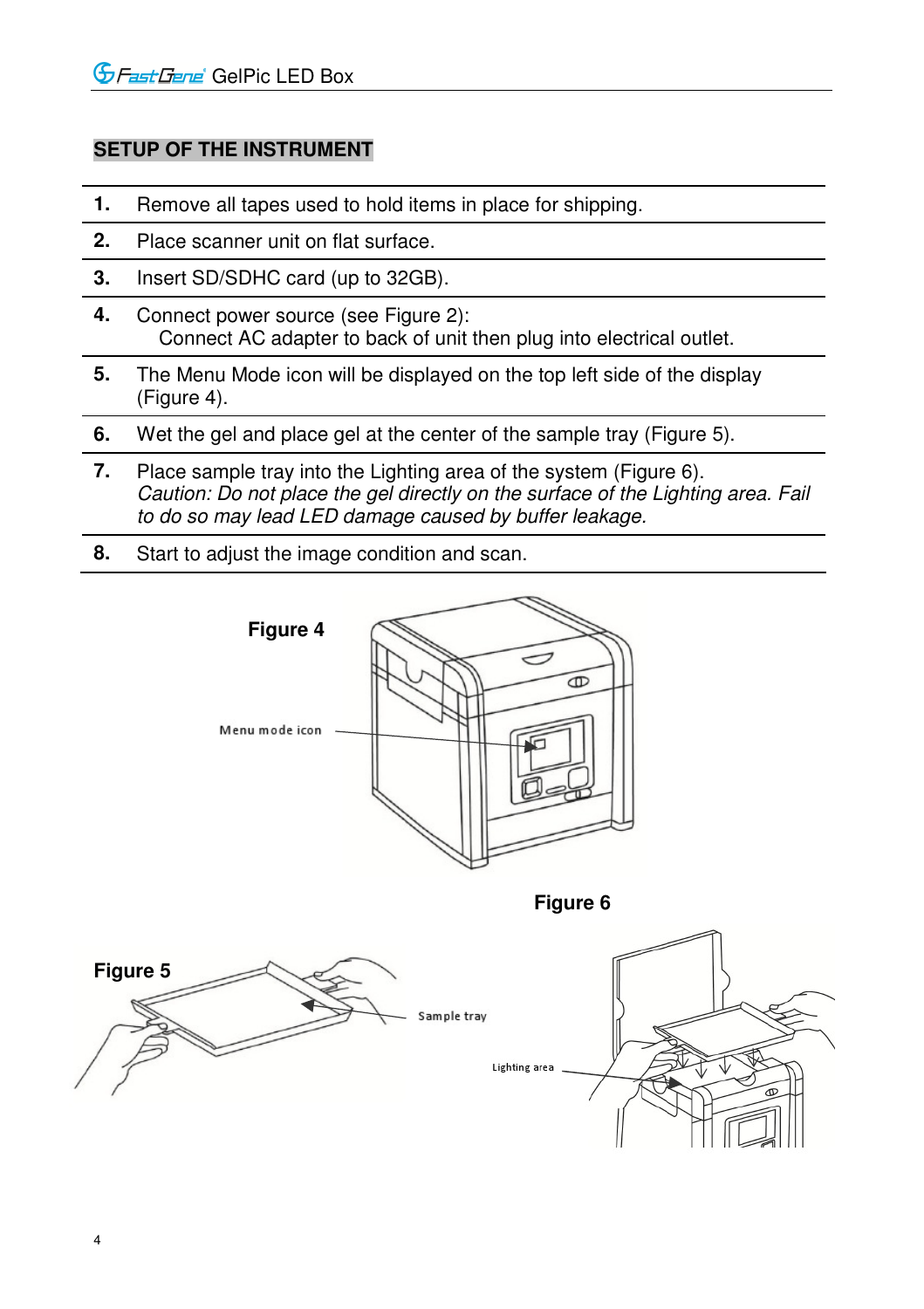## **SCANNING GEL**

**1.** 

the scanner.

In "Scanning Mode"  $\Box$ , lift scanner lid and take the sample tray out of

- **2.** Wet the gel and place the gel at the center of the sample tray.
- **3.** Place the sample tray back to the Lighting Area of the scanner. *Caution: Do not place the gel directly on the surface of the Lighting Area. Failing to use the tray may cause buffer leakage and damage the LED (Figure 6).*
- **4.** Slide the black plastic board into the groove of the white backlight to block the white light on the lid (Figure 7).

It is suggested to slide the black plastic board to block the white backlight on *the lid for fluorescent stained gel scanning. For colorimetric gel scanning, leave the white backlight unblocked on the lid.* 

- **5.** Close the scanner lid.
- **6.** Slide the Light Selection Switch on the front side of the scanner to choose blue light source for scanning stained gel.
- **7.** Set and adjust the desired image quality through the Functional Menu if necessary (Please check "Functional Descriptions" section for the details of all functions).
- **8.** Press SCAN button, green LED will flash and "CAPTURING" will be displayed on the screen. The scanned image will automatically save to SD card.

*Scanning of the gel sample is now complete.*

#### **Figure 7**

Slide the black plastic board to avoid the background light for fluorescent stained gel scanning. For colorimetric gel scanning, leave the white backlight unblock on the lid.

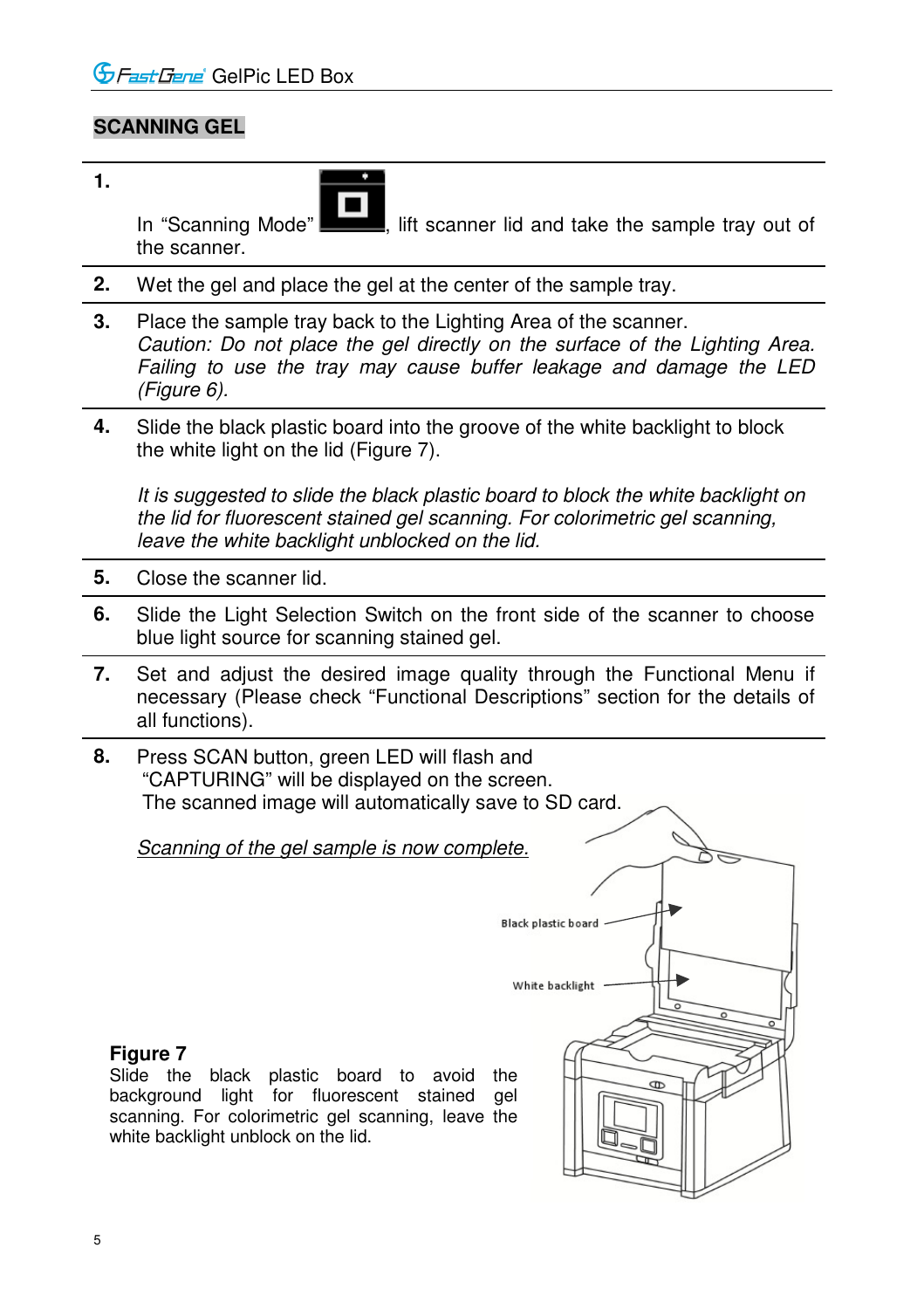## **SCANNING WESTERN BLOT/COLORIMETRIC STAINED GEL**

**1.** 

the scanner.

In "Scanning Mode"  $\Box$ , lift scanner lid and take the sample tray out of

- **2.** Place the blot membrane at the center of the tray for which the signal side of the membrane is facing toward the bottom of the tray.
- **3.** Place the sample tray back into the Lighting area of the scanner.
- **4.** Slide the black plastic board into the groove of the white backlight to block the white light on the lid

It is suggested to slide the black plastic board to block the white backlight on *the lid for fluorescent stained gel scanning. For colorimetric gel scanning, leave the white backlight unblocked on the lid.* 

- **5.** Close the scanner lid.
- **6.** Slide the Light Selection Switch on the front side of the scanner to select the white light source for stained gel scanning.
- **7.** Set "Transmitted" or "Epi" item through Functional Menu (Please check "LED Lighting" of "Functional Descriptions" section for details of turn-on of "Transmitted" or "Epi" application ).

*"Transmitted" mode is to scan the gel stained with colorimetric stain such as the SDS-PAGE gel stained with coomassie blue stain.*

- **8.** Adjust the desired image quality through the Functional Menu if necessary (Please check "Functional Descriptions" section for the details of all functions).
- **9.** Press SCAN button, green LED will flash and "CAPTURING" will be displayed on the screen. The scanned image will automatically be saved to SD card.

*Scanning of the blot is now complete.*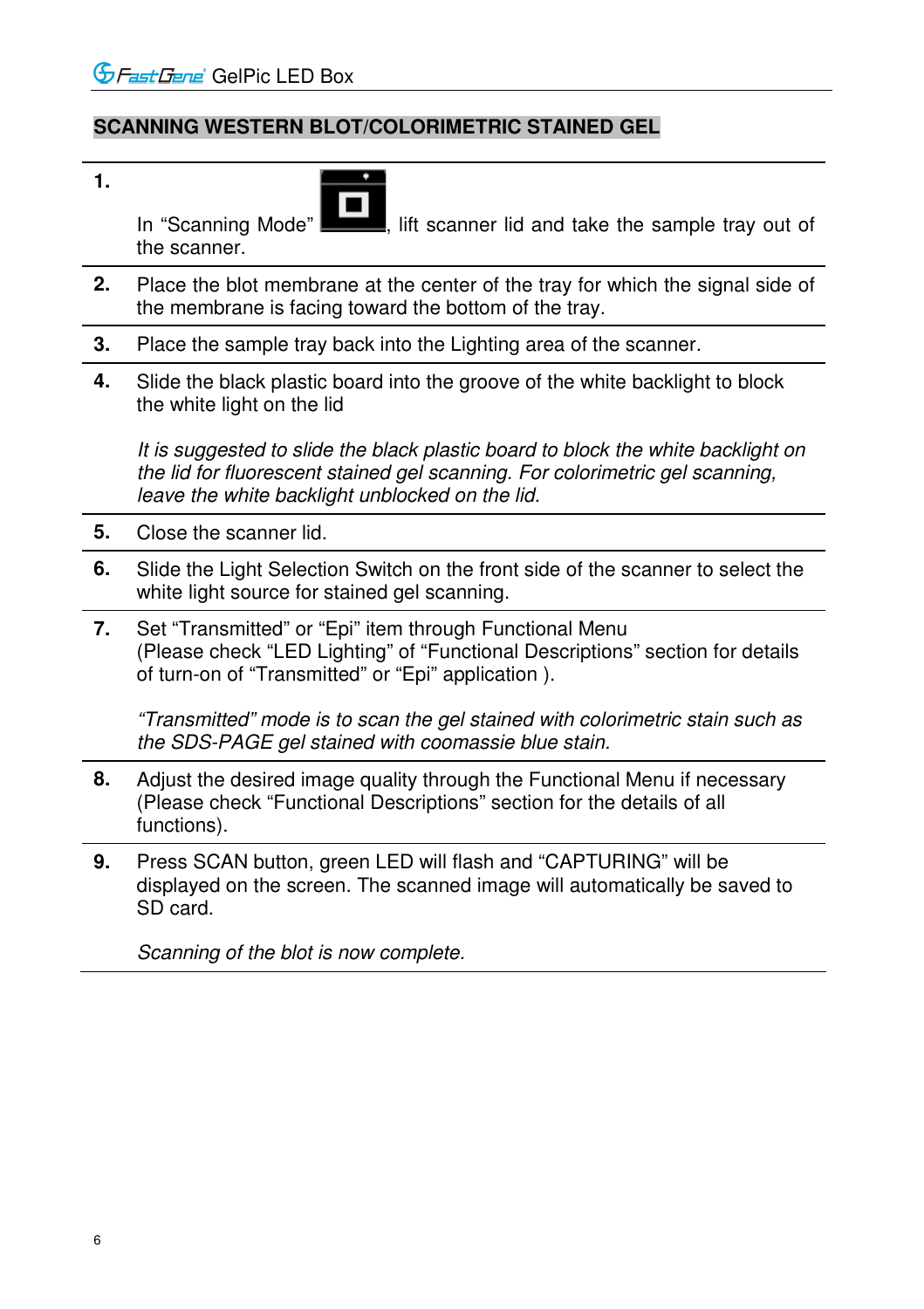## **BROWSE SCANNED IMAGES/DELETE SCANNED IMAGES**

#### **1. Examine Scanned Images**



a) When **includes** icon displays on top left corner of the screen, press "OK" to get into functional options.

b) When "Scan Mode" icon is highlighted  $\Box$ , press "OK" again to get into "Play Mode".



c) The "Play Mode" icon will display on top left corner of screen. The captured images can then be reviewed one by one by pressing right arrow button.

#### **2. Delete Scannes Images**

a) When viewing the image that needs to be deleted, press "OK" to get into Function Descriptions II.

b) Press right arrow button to choose "Edit Mode

c) Press up/down arrow button to choose "Delete". Press right arrow button to select (yes/no) to delete the file.

d) Press up/down arrow button to select "Yes". Press "OK" to save the setting. The image is thus deleted.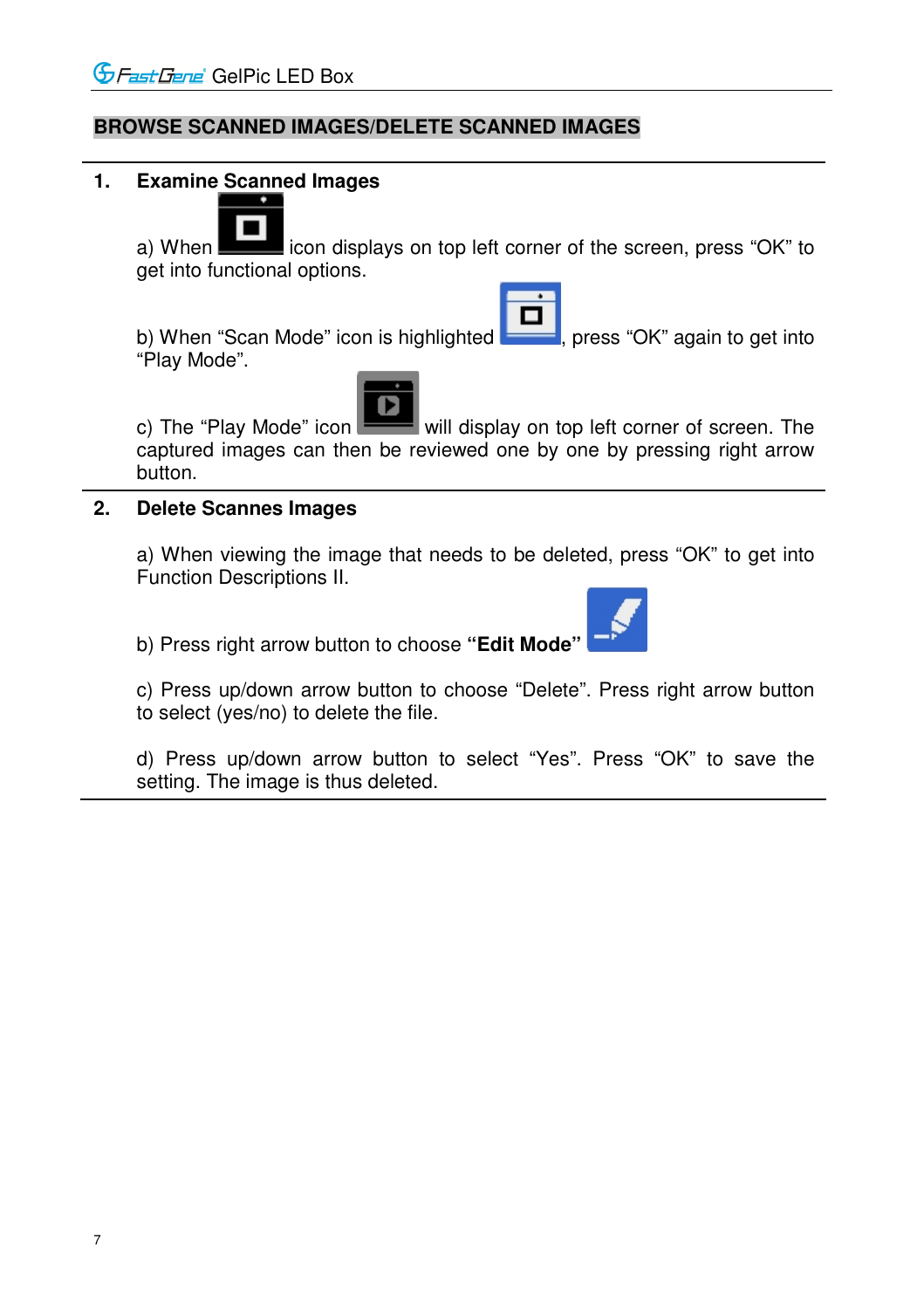## **INSTALLATION OF AMBER FILTER BOARD**

FastGene<sup>®</sup> GelPic LED Box is equipped with an amber filter board for blue light protection and gel cutting purposes. Open the lid and install the filter board so the gel cutting task may be conducted.

- **1.** Open the lid.
- **2.** Lift the lid to its maximum open angle.
- **3.** Position the amber filter board with the hole for hanging on lid in front (Fig.8).
- **4.** Place the amber filter board onto the filter board hanging tab so the filter board may hang as shown in Figure 9.
- **5.** When hanging on the lid, make sure the two small rods on the filter board are placed closely against the lid.
- **6.** The installation is completed. One may turn on blue LEDs for further gel cutting purpose.

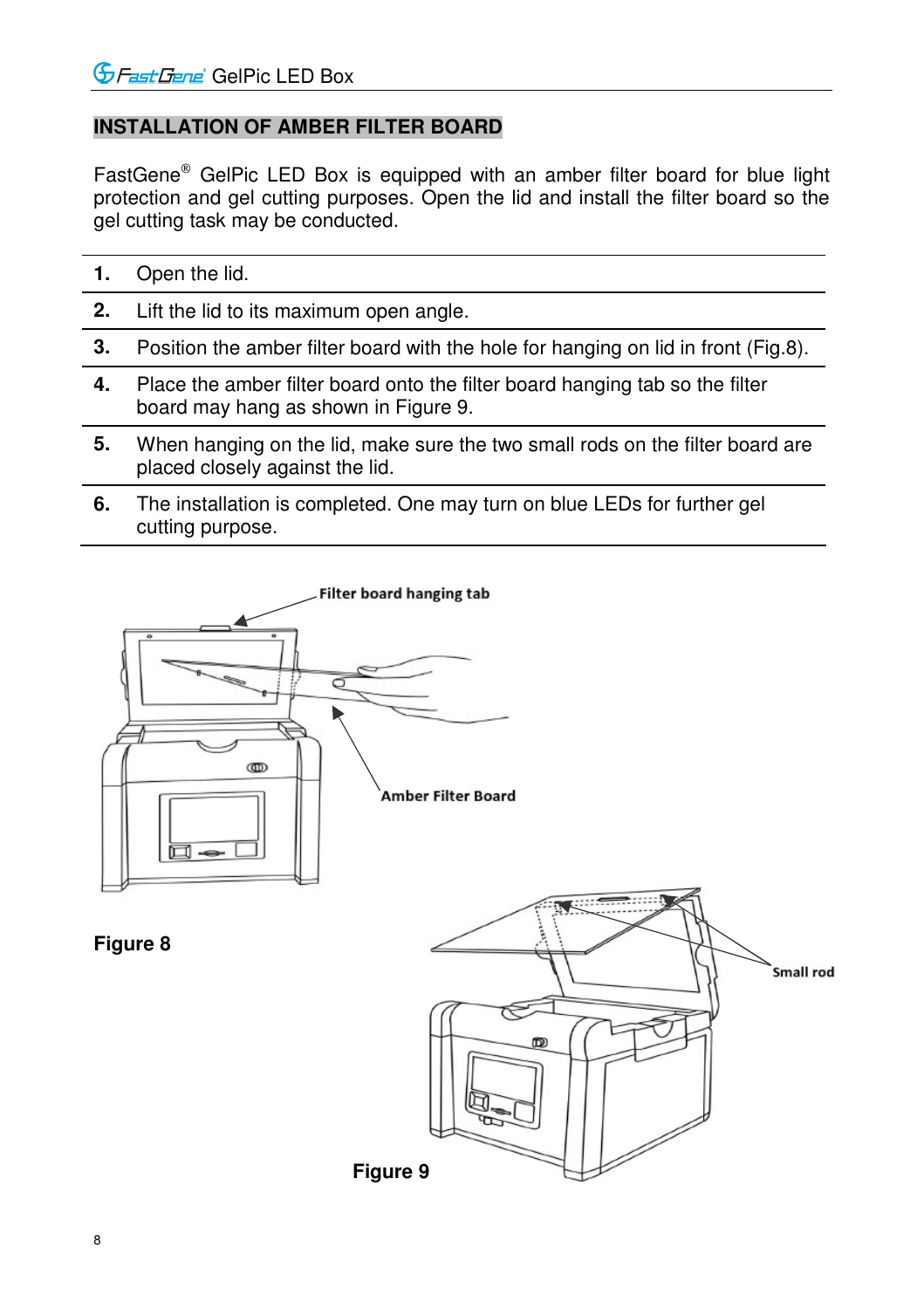## **ACCESS STORED SCANNED IMAGE FILES WITH COMPUTER**

The files stored on the SD/SDHC card can be accessed by a computer.

- **1.** Connect the provided USB cable to the computer USB port.
- **2.** Connect the other end of the cable to the USB port on the back of the scanner.
- **3.** Switch Card reader/Standalone to Card Reader mode.
- **4.** Through the operating system on PC, the contents of the SD/SDHC card will be available as removable media.
- **5.** Copy the files to PC's hard drive for storage or for further use.

## **DISPLAY SCANS ON TV**

The display from the scanner can be displayed on a television rather than the built in scanner preview screen using the AV video port.

- **1.** Set the television to AV mode (see TV documentation for details).
- **2.** Connect the included TV-Out cable to the video port on the TV.
- **3.** Connect the other end of the cable to the TV port on the back of the scanner.
- **4.** Video output from the scanner can now be seen on the connected TV including the full menu interface.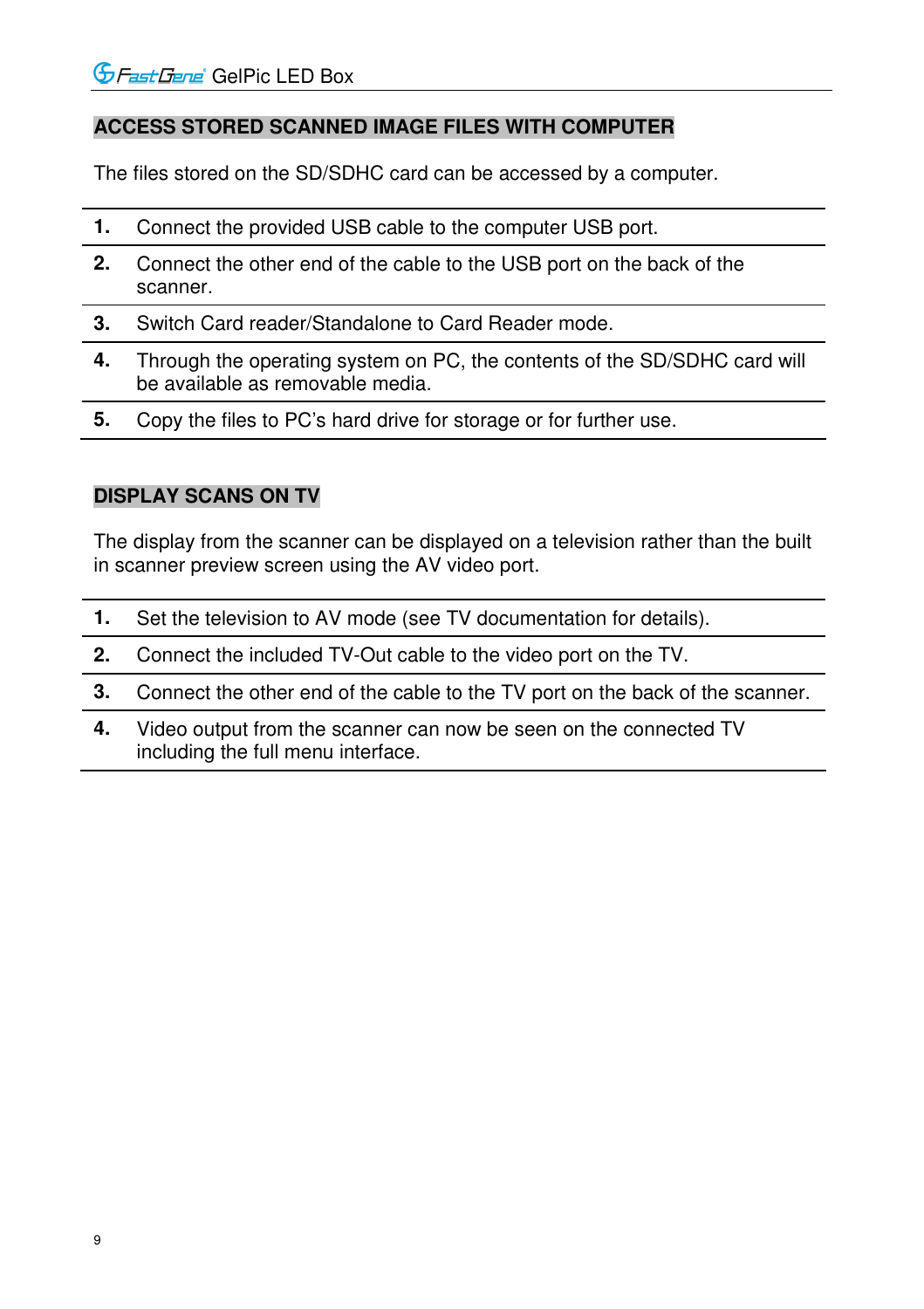## **FUNCTIONAL MENU: FUNCTION DESCRIPTION I**



**Scan Mode:** The object is able to be scanned in this mode.



**LED Lighting Mode:** To select the white light application for Transmitted/Epi image scan, respectively (Note: this mode is available only when white light application is selected.)



**Exposure Mode:** To adjust the exposure time frame in this mode.



**B/W Switch Mode:** To scan/display the image in colorimetric or monochrome mode. The default setting of the image is monochrome (black & white).



**Set Up Mode:** To set up the following parameters:

- a) LCD: Dark, Normal, Bright
- b) Display: NTSC, PAL (NTSC = USA, PAL = Europe)
- c) Quality: S. Fine, Fine, Normal (JPEG Compression)
- d) Size: 12M, 9M, 5M, 1M (Megapixels, "9M" is default setting)
- e) Power Save: 1 min, 3 min, 5 min, 10 min, off (Power shut off)
- f) Language: English, 繁體中文
- g) Format: Yes, No. (Format SD card)
- h) Reset: Yes, No. (Reset all current settings back to factory default).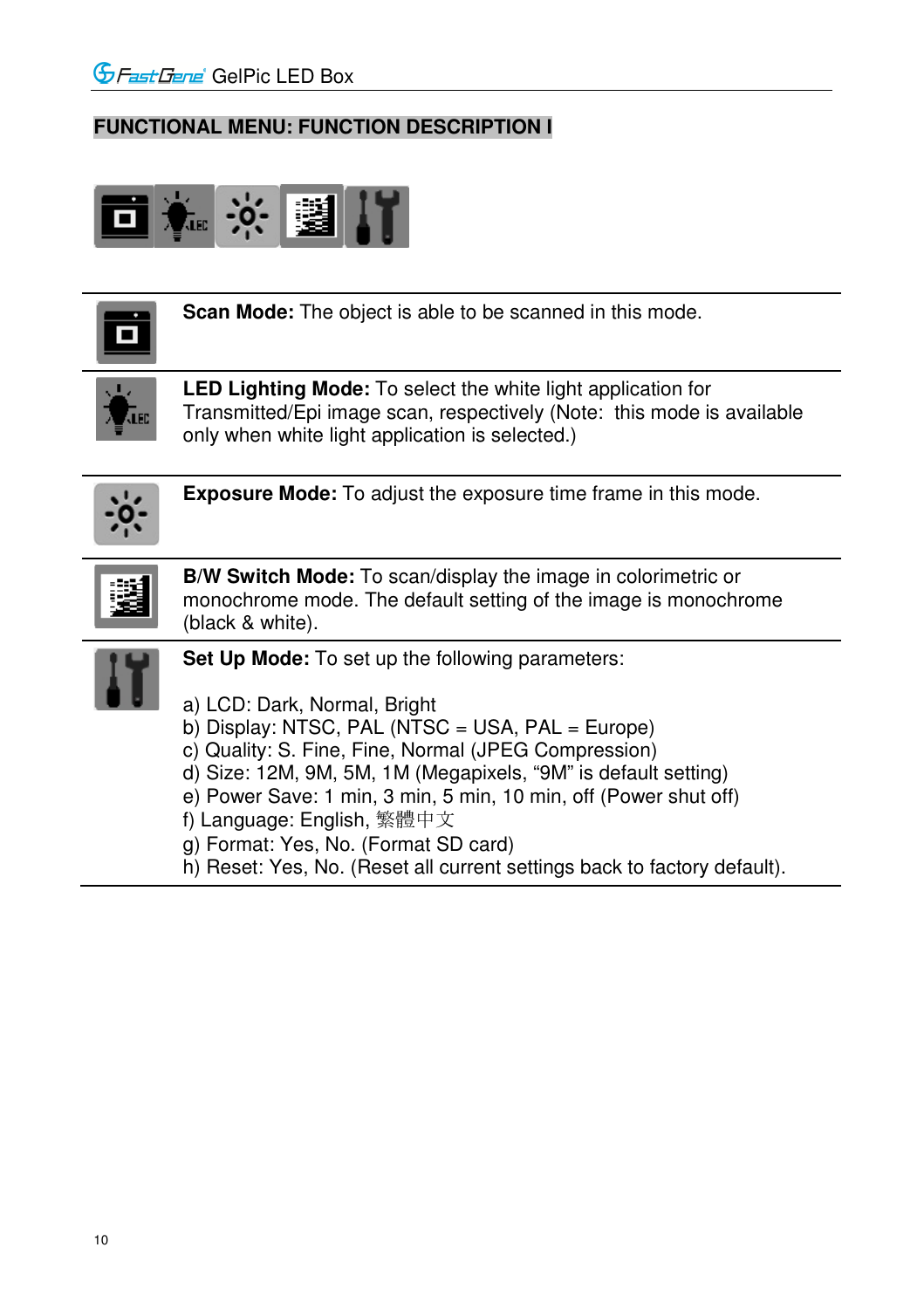

When  $\Box$  icon displays on top left corner of the screen, the object is ready to be scanned.



*This mode is only available when switching to white light application* 

- When in "Scan Mode", press "OK" to get into functional option list.
- Press right arrow button to choose "LED Lighting Mode"



**Press up or down arrow button to choose light source (Transmitted &** Epi).

"Transmitted" mode is to scan the gel stained with colorimetric stain such as the SDS-PAGE gel stained with coomassie blue stain.

Press "OK" to save the setting.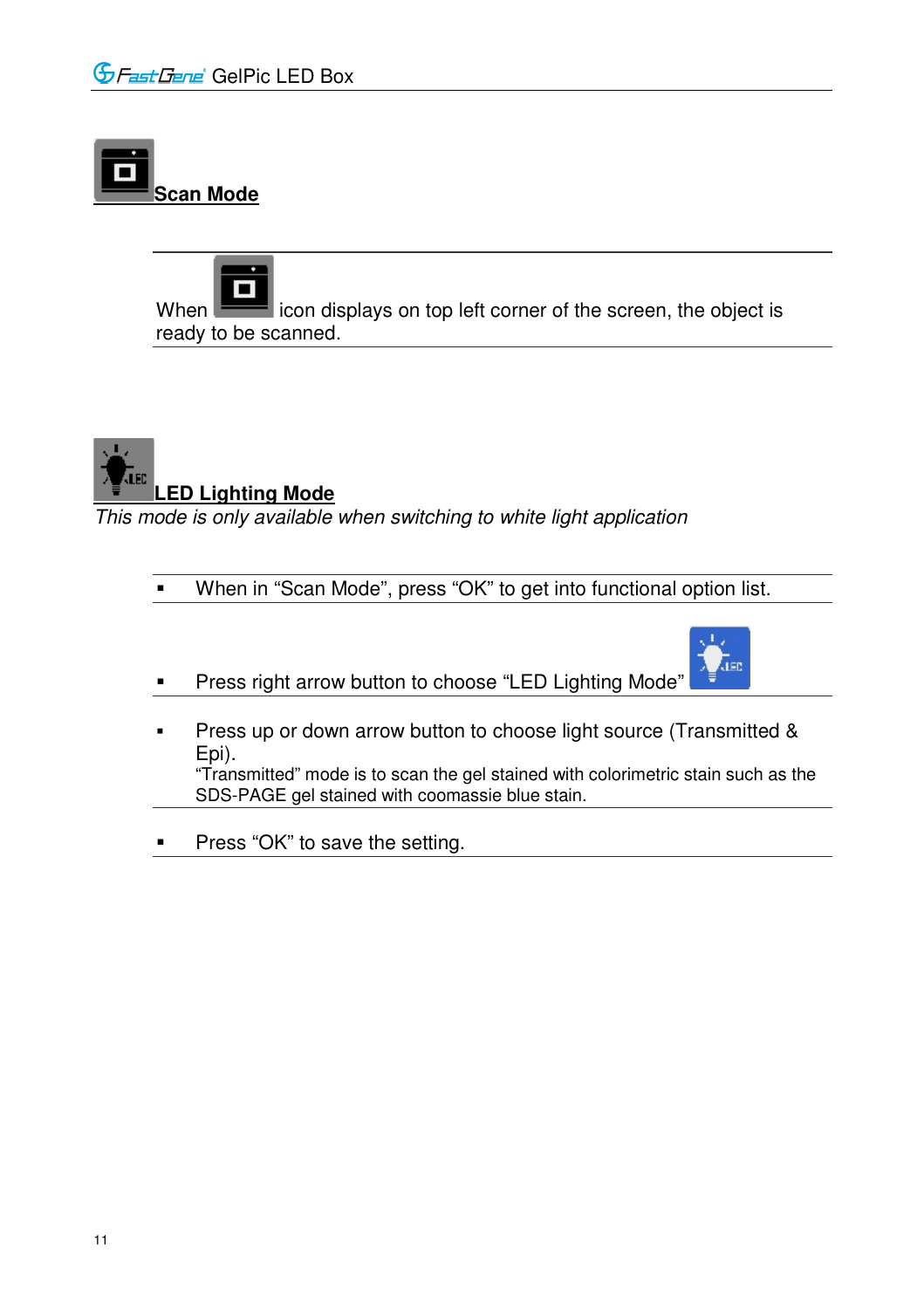



- When  $\blacksquare$  icon displays on top left corner of the screen, press "OK" to get into functional option list.
- Press right arrow button to choose "Exposure Mode"



- Press up or down arrow button to choose the desired exposure level.
- When the desired exposure level is selected, press "OK" to get back to "Scan mode".





- When incon displays on top left corner of the screen, press "OK" to get into functional option list.
- Press right arrow button to choose "B/W Switch Mode"
- Press up or down arrow button to select the desired display mode (color or B & W; color invert or B & W invert). The default setting of the scanner is Black & White.
- Press "OK" again to return to "Scan Mode".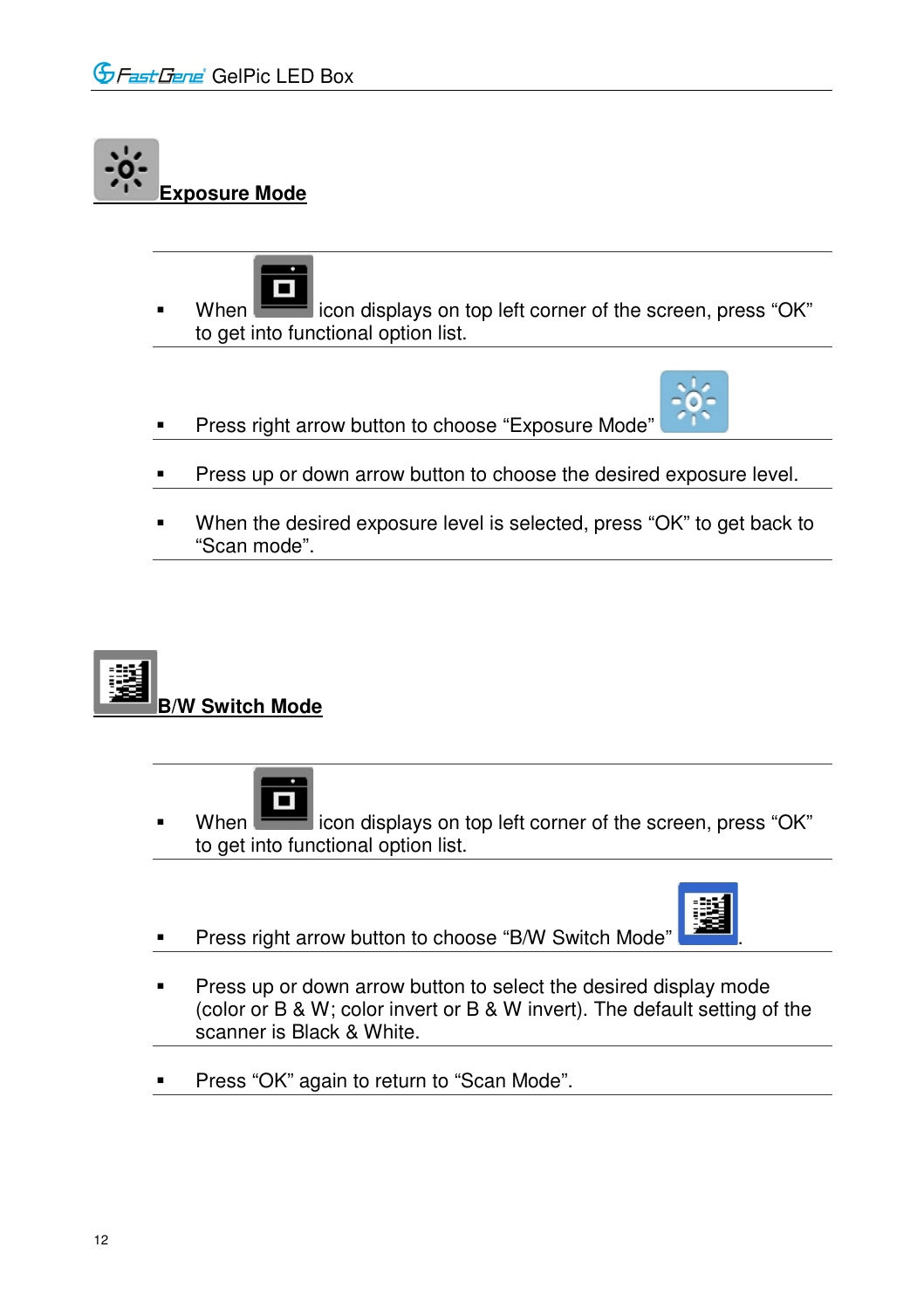



- When  $\blacksquare$  icon displays on top left corner of the screen, press "OK" to get into functional option list.
- Press right arrow button to choose "Set Up Mode"
- **Press down arrow button to get into "Setup Menu" and select the** desired setting item.
- Press right arrow button to get into setting mode. Then press up and down arrow button to select the desired setting. Press "OK" to save the setting.
- Press down arrow button to select other setting mode; or press "OK" again to return to "Scan Mode".

Setup Menu and related setting items:

- LCD: Dark, Normal, Bright
- $\blacksquare$  Display: NTSC, PAL (NTSC = USA, PAL = Europe)
- Quality: S. Fine, Fine, Normal (JPEG Compression)
- Size: 12M, 9M, 5M, 1M (Megapixels, "9M" is default setting)
- Power Save: 1 min, 3 min, 5 min, 10 min, off (Power shut off)
- Language: English, 繁體中文
- Format: Yes, No. (Format SD card)
- **Reset: Yes, No. (Reset all current settings back to factory default)**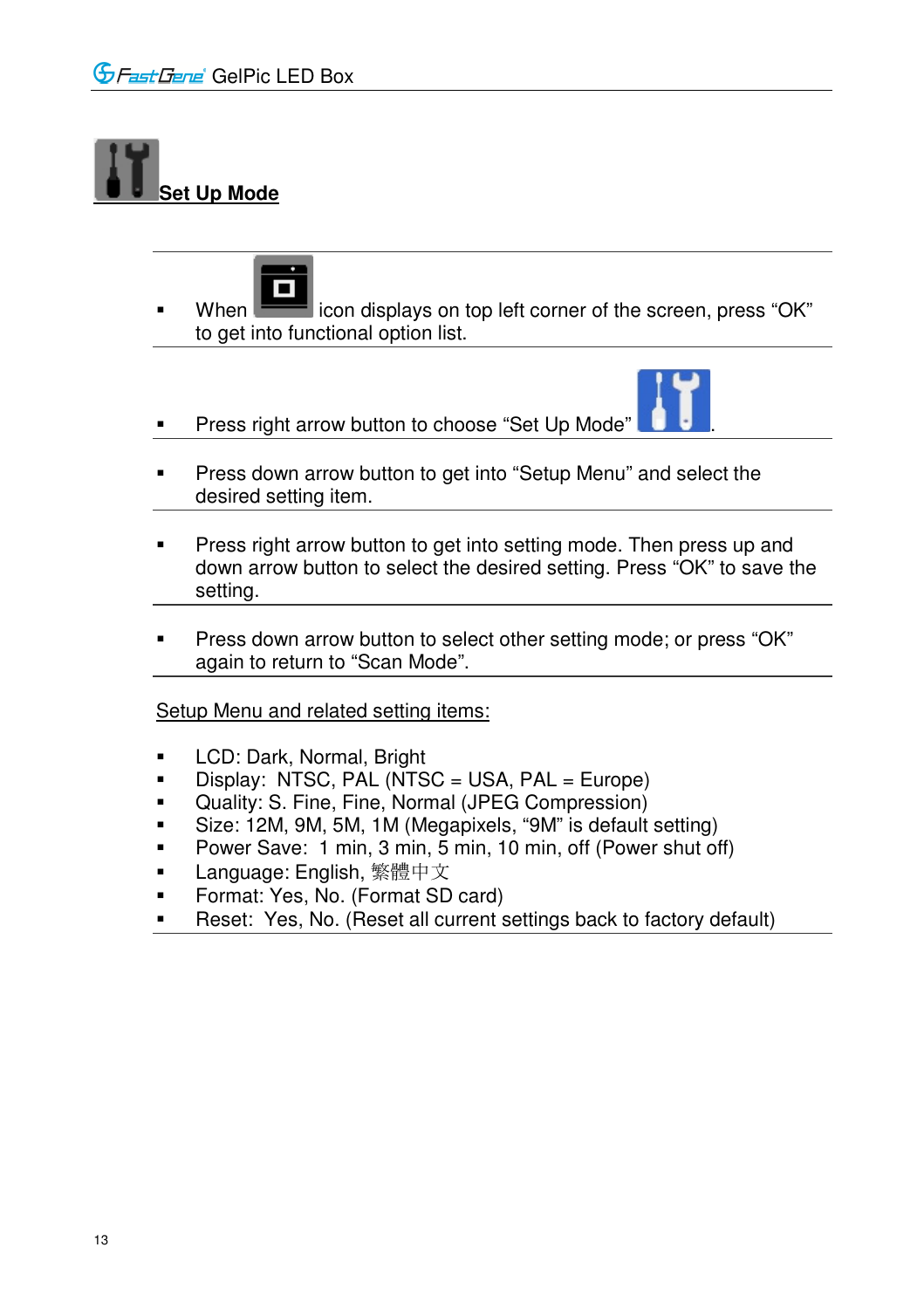## **FUNCTIONAL MENU: FUNCTION DESCRIPTION II**



Play Mode: To play the captured images. To examine the captured mage.



Auto Play Mode: To automatically play the captured images one by one.



Edit Mode: To edit the captured images (such as to rotate or to delete the captured image, etc.).



Preview Mode: To preview the captured images in a multi image thumbnail panel.



Set Up Mode: Same as the "Set Up Mode" functions in Function Descriptions I.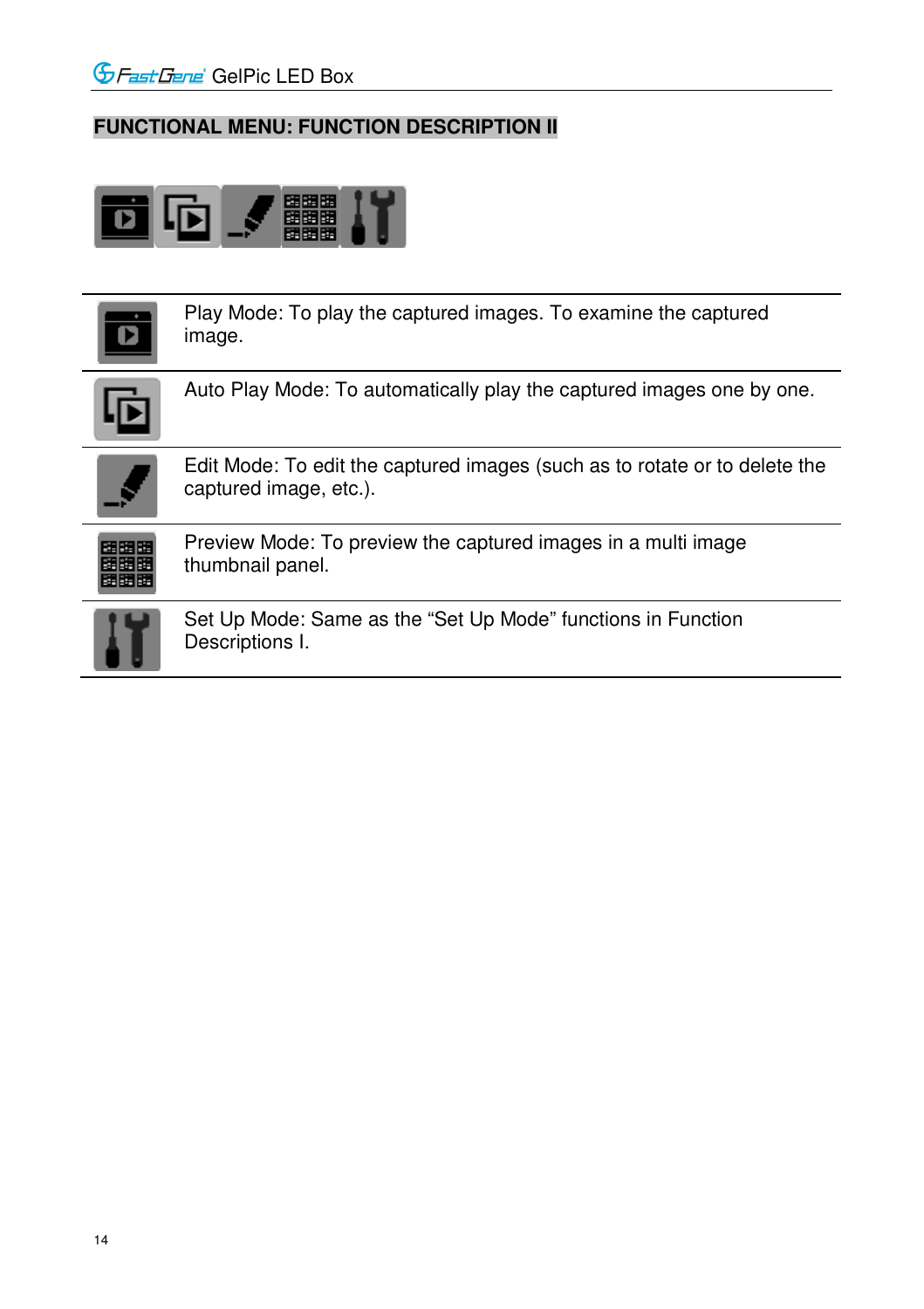



- When  $\Box$  icon displays on top left corner of the screen, press "OK" to get into functional options.
- When "Scan Mode" icon is highlighted , press "OK" again to get into "Play Mode".



- The "Play Mode" icon will display on top left corner of the screen. The captured images can then be reviewed one by one by pressing right arrow button.
- Press "OK" twice to get back to "Scan Mode" (It will take few seconds to complete the process).



by one.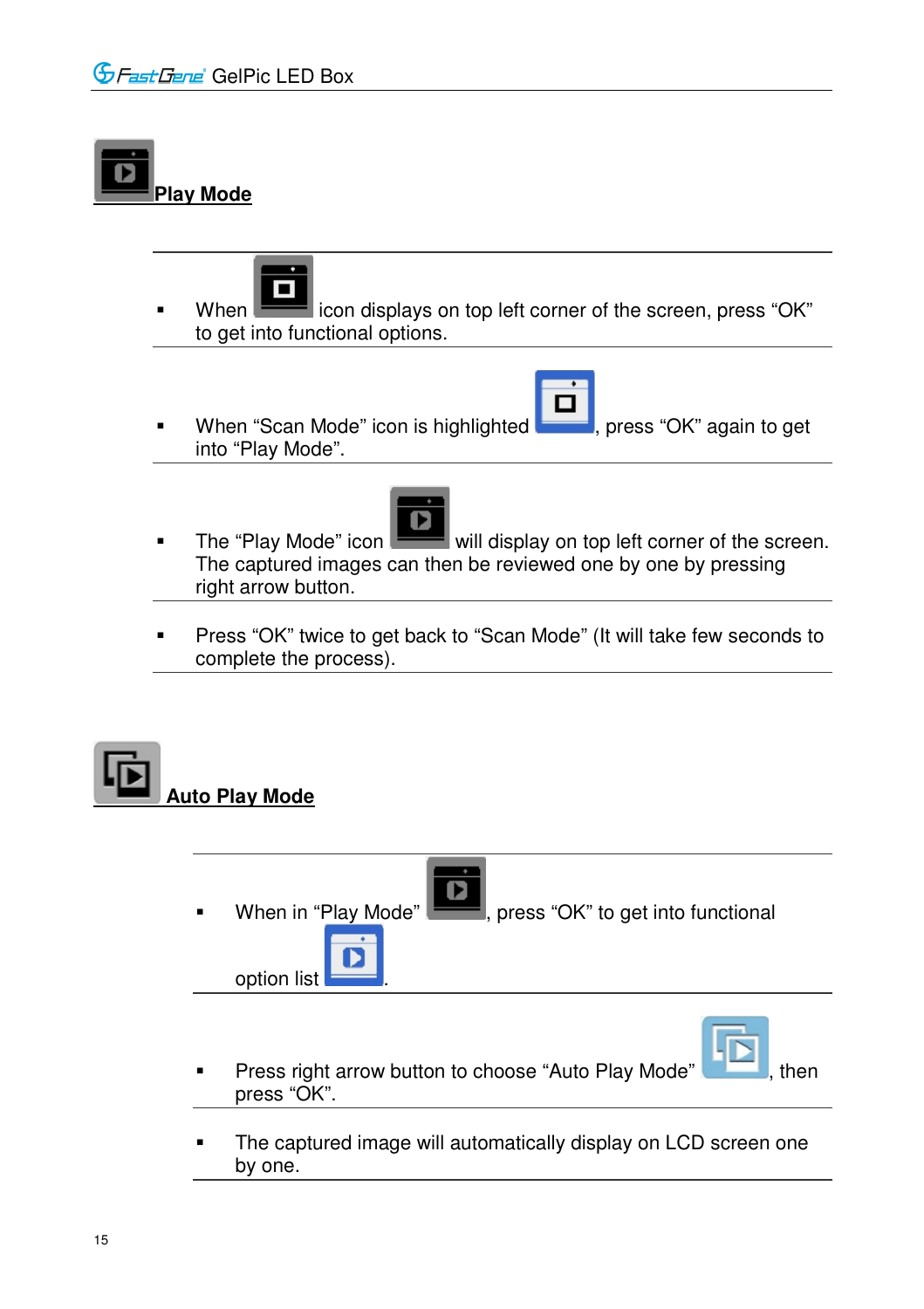

 Repeat previous step for "delete mode" setting or press "OK" again to return to "Play Mode".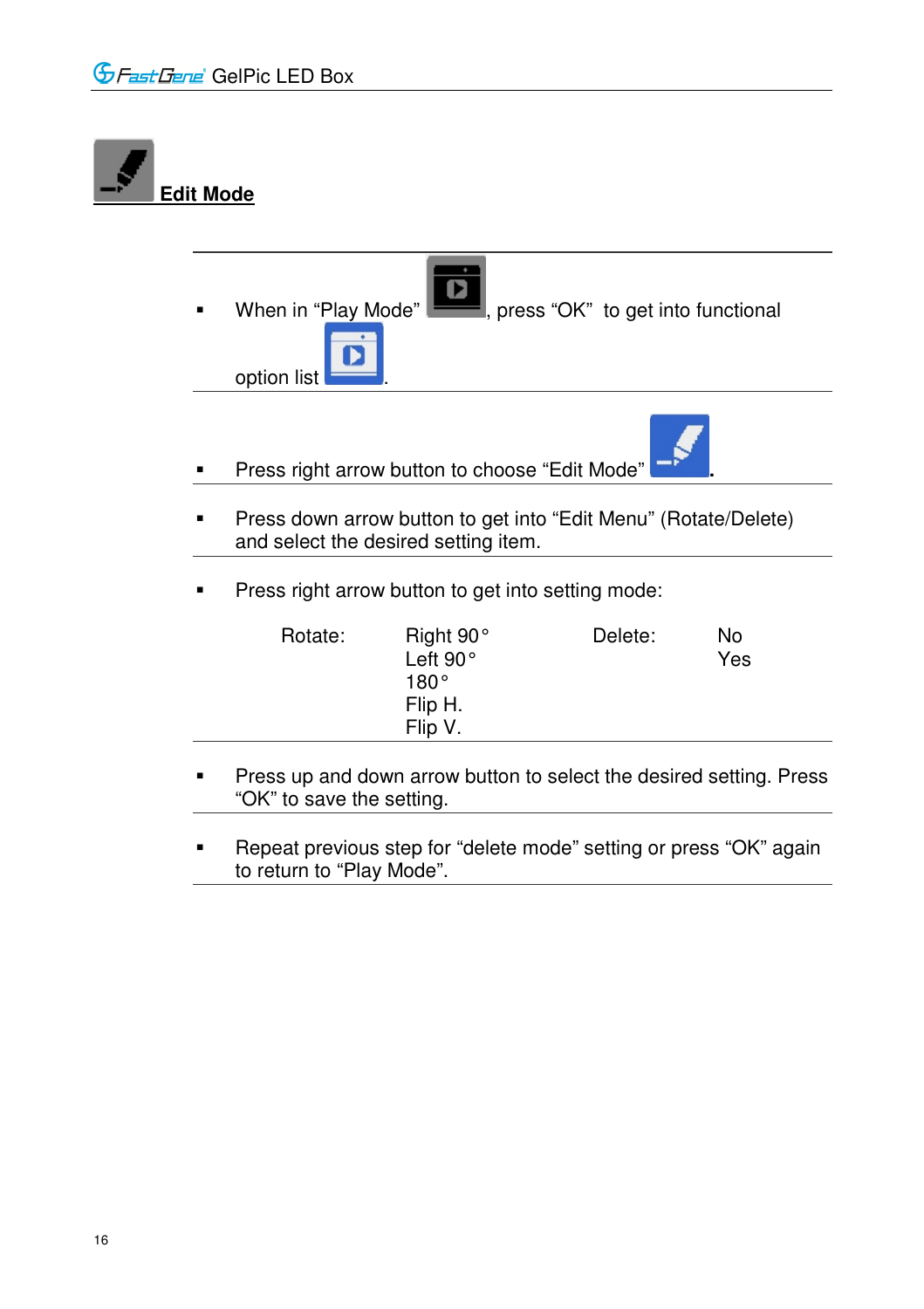



Same as the "Set Up Mode" described in "Function Descriptions I" on page 13.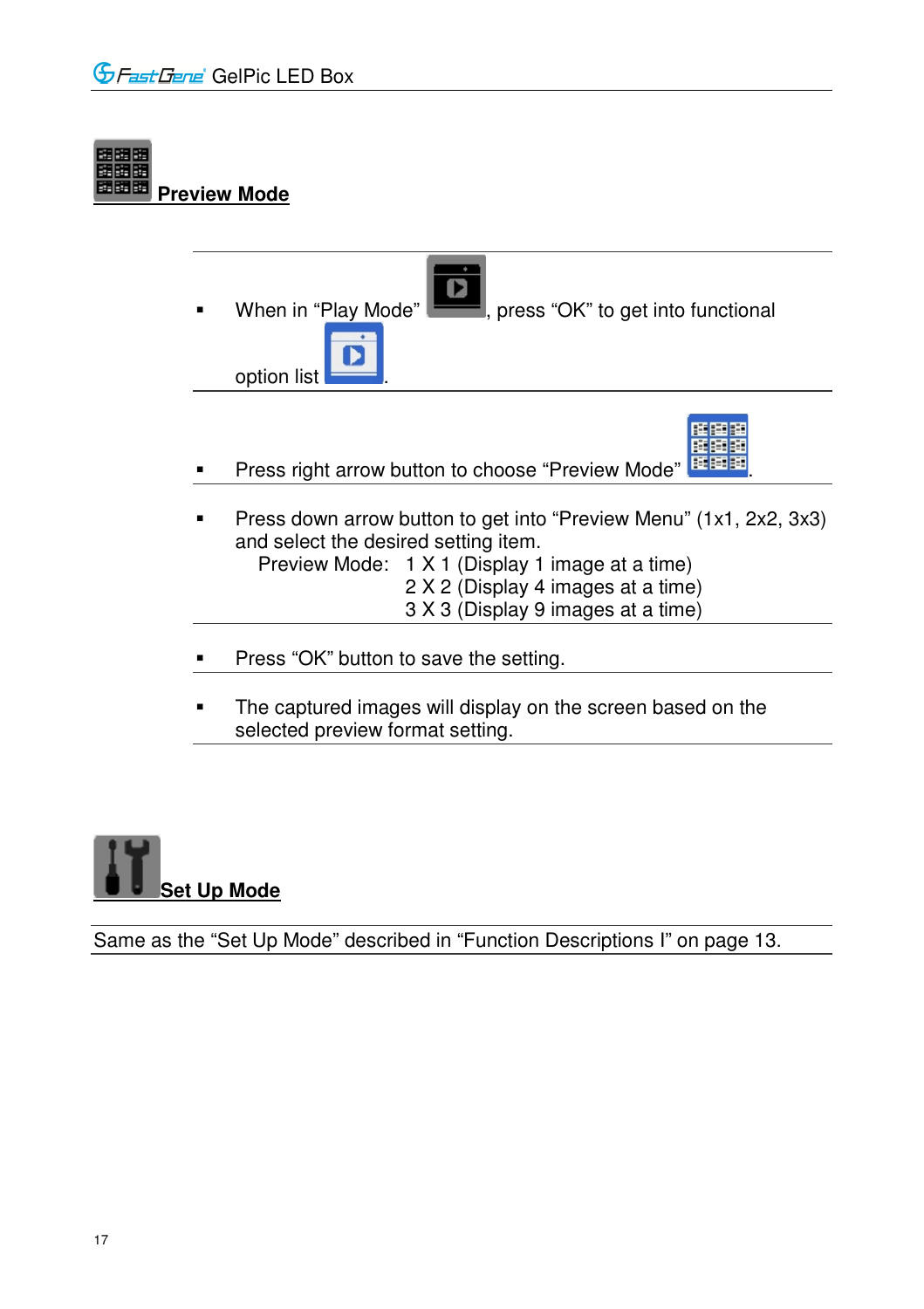## **TECHNICAL SPECIFICATION**

| <b>Image Capture</b>                |                                   |
|-------------------------------------|-----------------------------------|
| Sensor                              | <b>Color CMOS Sensor</b>          |
| Resolution                          | 9M pixels                         |
| <b>Exposure Time</b>                | $-1.6$ sex (11 scales)            |
| Image Types                         | <b>JPEG</b>                       |
| Image Storage                       | SD Card Storage                   |
| View Area                           | 16 x 11,5 cm (fixed lens)         |
| <b>Lens and Filter</b>              |                                   |
| <b>Filter Wheel</b>                 | Manual-Driven, 2 position         |
| <b>Emission Filter</b>              | 520 nm Amber Filter               |
| Lightning                           |                                   |
| <b>Blue Light</b>                   | 470nm Blue LED Light              |
| Epi White Light                     | <b>LED White Light</b>            |
| White Back Light                    | <b>LED White Light Panel</b>      |
| <b>Interface</b>                    |                                   |
| Display Panel                       | Build-in 2.7" Touch TFT LCD       |
| Image Storage                       | SD Card Storage                   |
| Output                              | USB 2.0 (Card Reader)             |
|                                     | TV out (3.5 mm end and RCA end)   |
| <b>General Information</b>          |                                   |
| Power                               | AC Adaptor, 12V/1.5A, 18W         |
| Dimension (W $\times$ H $\times$ D) | 198 x 227 x 254 mm                |
| <b>Gel Tools</b>                    | Sample Tray, Shovel, Amber Shield |
| Weight                              | 3.2 kg                            |
| Certification                       | CE, FCC                           |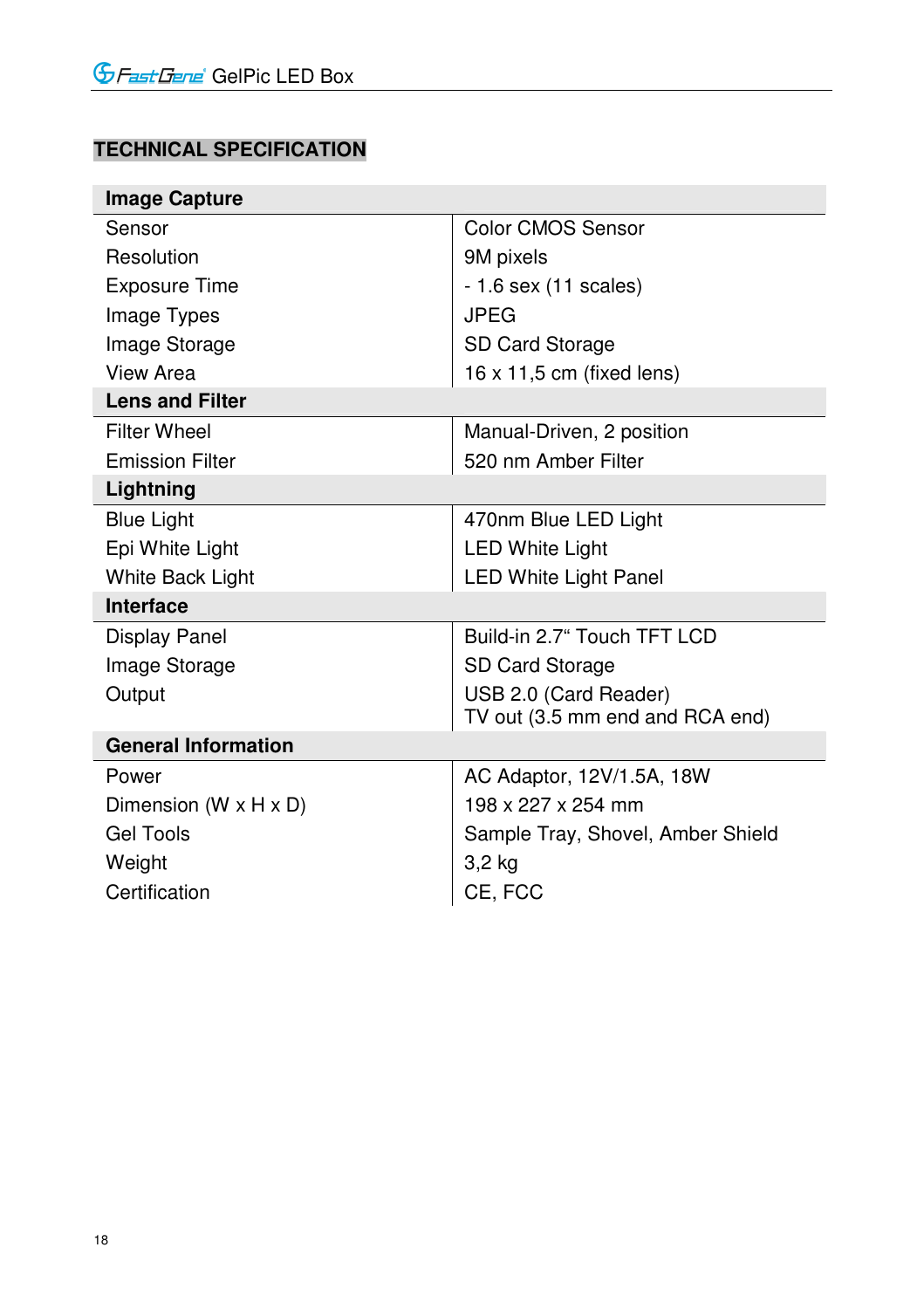## **ORDERING INFORMATION**

| <b>Product</b>                                     | Cat.No.          |
|----------------------------------------------------|------------------|
| FastGene <sup>®</sup> GelPic LED Box               | GP03-LED         |
|                                                    |                  |
| <b>Related Products</b>                            |                  |
| FastGene <sup>®</sup> GelPic Imaging System LED    | GP01-LED         |
| FastGene <sup>®</sup> GelPic Imaging System UV     | GP01-UV          |
| FastGene® LED Transilluminator                     | <b>FG-06</b>     |
| FastGene UV Transilluminator                       | FG-300           |
| FastGene <sup>®</sup> LED Illuminator              | FG-05            |
| Mupid-One Electrophoresis System                   | Mu <sub>2</sub>  |
| Mupid-One LED Illuminator                          | Mu4              |
| Midori Green DNA Stain (1 ml)                      | MG <sub>02</sub> |
| Midori Green Advance DNA Stain (1 ml)              | MG04             |
| Midori Green Direct DNA Stain (1 ml)               | MG06             |
| Agarose Gel Band Cutter                            | FG-830           |
| FastGene <sup>®</sup> Gel/PCR Extraction Kit (100) | FG-91202         |
| FastGene <sup>®</sup> Gel/PCR Extraction Kit (300) | FG-91302         |

#### **CONTACT INFORMATION**

Nippon Genetics Europe GmbH Binsfelder Str. 77 D-52351 Düren Phone: +49(0)2421-2084690<br>Email: info@nippongenetics. info@nippongenetics.eu info@nippongenetics.de

For more detailed product information, contact details, questions, or trouble shooting please visit our English website *www.nippongenetics.eu* or our German website *www.nippongenetics.de*

FastGene® is a registered trademark of Nippon Genetics Europe GmbH